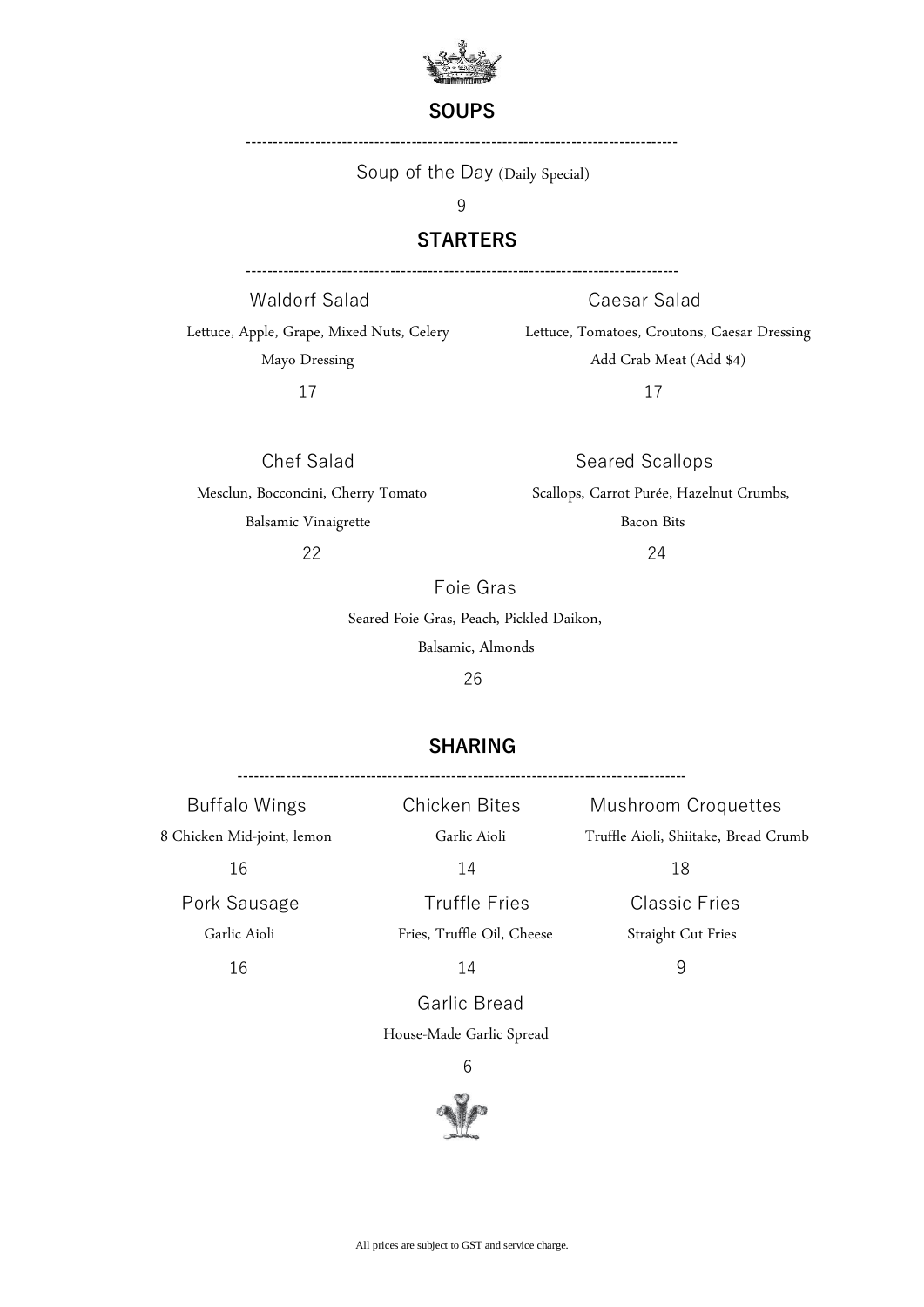

**PASTA**

**------------------------------------------------------------------------**

Laksa Spaghetti (Recommended) Linguine Chili Crab Prawn, Scallop, Coconut Milk Crab Crab Meat, Homemade Chili Crab Sauce 28 28 Truffle CarbonaraBeef Ragu Spaghetti Bacon, White Button, Egg, Parmesan Beef, Tomatoes, Red Wine Sauce 24 28 Mushroom Aglio Olio / Prawn Sakura Prawn Linguine Chili, Garlic, Capsicum, Parsley, White Wine Prawn, Sakura Ebi, Kombu, Bonito Flakes 24/28 29 Venetian Crab Linguine **Truffle Foie Gras Linguine** 

Crab, Garlic, White Wine Foie Gras, Truffle Paste, Blue Berries 28 29

## **MAINS**

**------------------------------------------------------------------------------------**

 $26$  29

**Creamy Chicken Stew Beef Stew Beef Stew** 27 29

Pork Belly Confit No. 2016 1997 Seared Salmon Mash, Corn, Mushroom, Balsamic Reduction Ikura, Sprouts, Mushroom, Lemon Butter Sauce

 $26$  29

Fish & Chips **Duck Confit** 

Dory, Tartar Sauce Mash, Brussel Sprouts, Carrots, Red Wine Sauce

Quarter Chicken, Carrots, Celery, Snap Pea Beef, Mash, Carrots, Celery, Red Wine Sauce

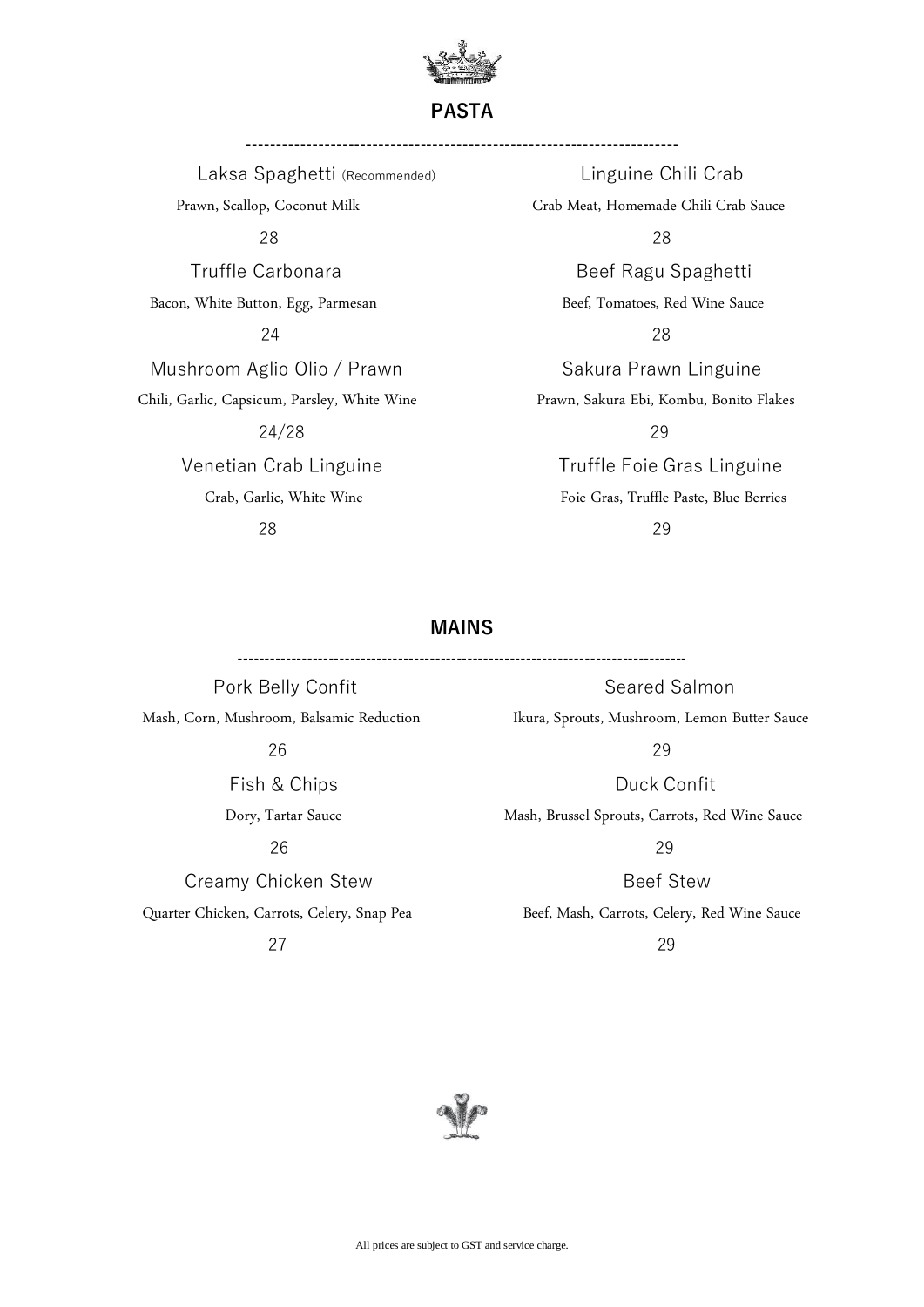

# WONDERLAND

# TEA SET

………………………………………………………

Assorted Patisseries

…………………………………………………………

## Mini Toast Mini Sandwich

Tomato Bruschetta **Egg Mayonnaise** Salmon Mayonnaise

Crab Mayonnaise **Classic Ham & Cheese** 

…………………………………………………………

**Choice** of a Cup of Tea or Coffee

**34++**

………………………………………………………………………………………………………….

# TEA SET - Grandeur

…………………………………………………………

## Assorted Patisseries

…………………………………………………………

## Mini Toast Mini Sandwich

Duck Confit **Egg Mayonnaise** 

Scallop Pea Puree Classic Ham & Cheese Foie Gras Truffle Paste Prawn with Wasabi Aioli Crab Mayonnaise Salmon Mayonnaise

……………………………………………………… **Choice** of 2 Cups of Tea or Coffee (Black)

**48++**

**(Available 11am-6pm)**

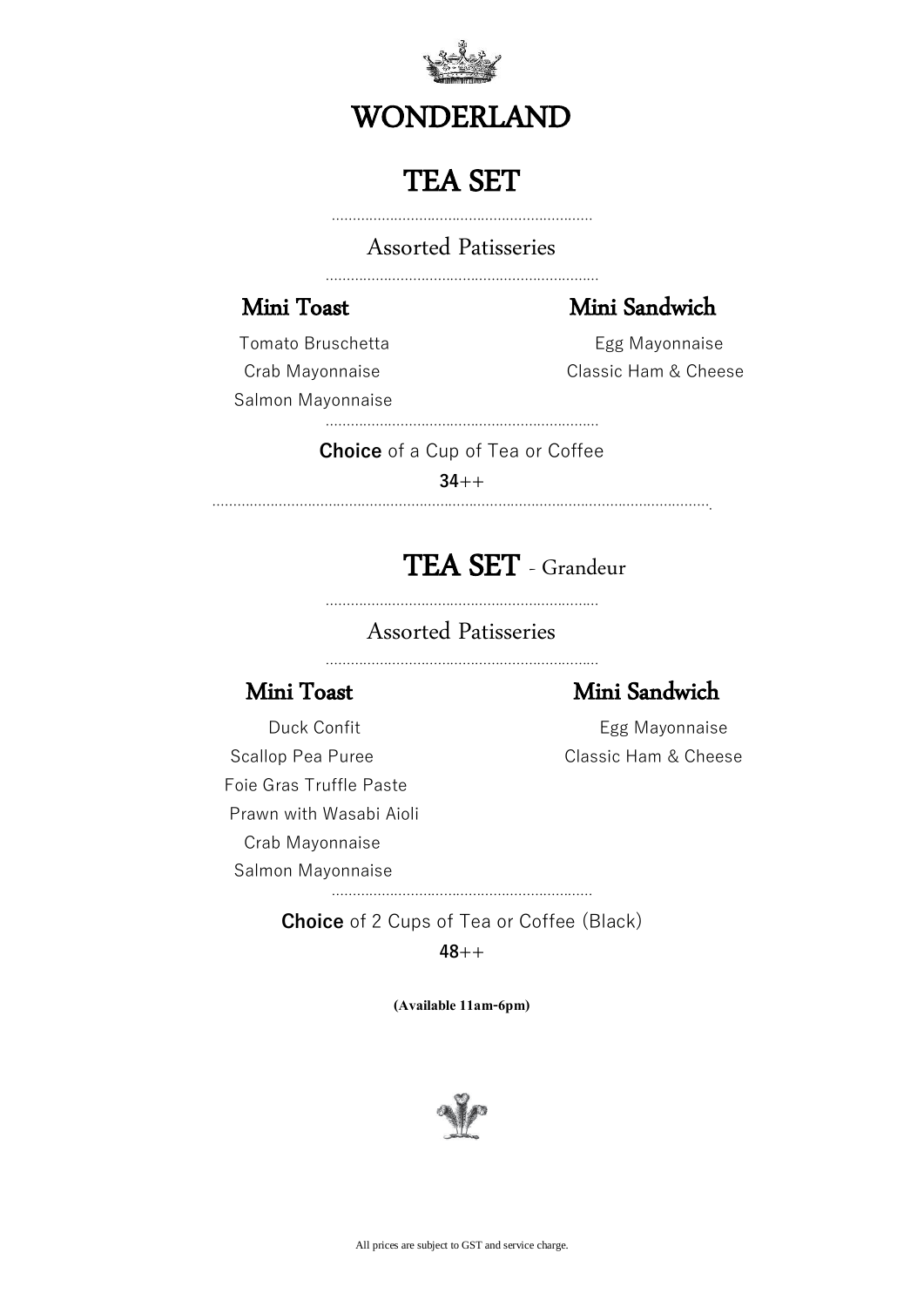

## SET MENU

## **STARTER**

**----------------------------------------------------------------------------**

Chef Salad

Lettuce, Bocconcini, Cherry Tomato, Balsamic Vinaigrette

Caesar Salad

Lettuce, Tomatoes, Croutons, Caesar Dressing

Foie Gras **(Add \$6)**

Seared Foie Gras, Peach, Pickled Daikon, Balsamic, Almonds

## **SOUPS**

**----------------------------------------------------------------------------**

Soup of the Day (Daily Special)

## **MAINS**

**-----------------------------------------------------------------------------**

Venetian Crab Linguine

Crab, Garlic, White Wine

Duck Confit

Mash, Brussel Sprouts, Carrot, Red Wine Sauce

Seared Salmon

Mushroom, Brussels Sprouts, Lemon Butter Sauce

Beef Stew

Beef, Mash, Root Vegetables, Red Wine Sauce

**Choice** of a Cup of Tea or Coffee (Black) **42 ++**

…………………………………………………………